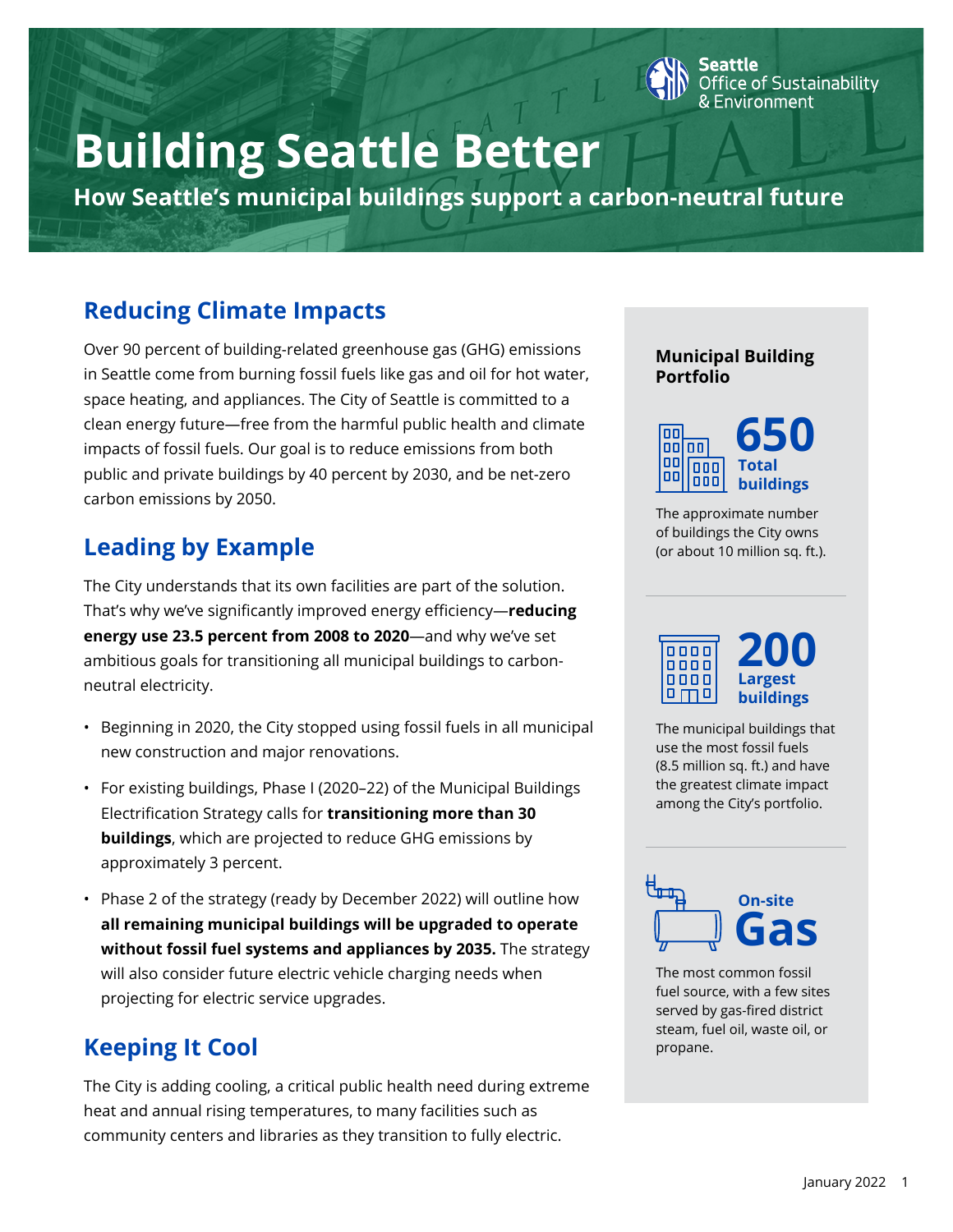### **Municipal Project Highlights**



Credit: Erik Stuhaug

#### **Seattle City Hall**

180,000 sq. ft. | Partial electrification

As gas and electric resistance water heaters at City Hall reach the end of their useful life, the City is replacing them with efficient electric heat pump water heaters. Currently, the building has electric resistance units in the basement that serve most of the building and gas water heaters in the penthouse that serve the upper third of the building.

**Incremental electrification cost estimate:**<sup>1</sup> \$87,000 **Annual Energy Savings:** 1.9% **Annual Emissions Savings:** 2.8%



Credit: City of Seattle Office of Sustainability and Environment

#### **The Brig at Magnuson Park (Building 406)**

28,000 sq. ft. | Full electrification

Seattle Parks and Recreation converted the existing gas heat to an electric heat pump system as part of an asset renewal project that included a roof replacement and accessibility improvements. The building tenant is Outdoors for All, an adaptive recreation provider.

**Incremental electrification cost:** \$300,000 **Annual Energy Savings:** 40.0% **Annual Emissions Savings:** 66.0%



#### **Seattle Justice Center**

298,000 sq. ft. | Partial electrification

This project will replace damaged drainpipes that were etched by boiler condensation and will replace two large gas water heaters that are at the end of their useful life with three integrated heat pumps. The heat pumps will provide about 50 percent of the original capacity based on load studies, which showed that the original equipment was oversized.

**Incremental electrification cost:** \$55,000 **Annual Energy Savings:** 1.0% **Annual Emissions Savings:** 5.1%

Credit: Erik Stuhaug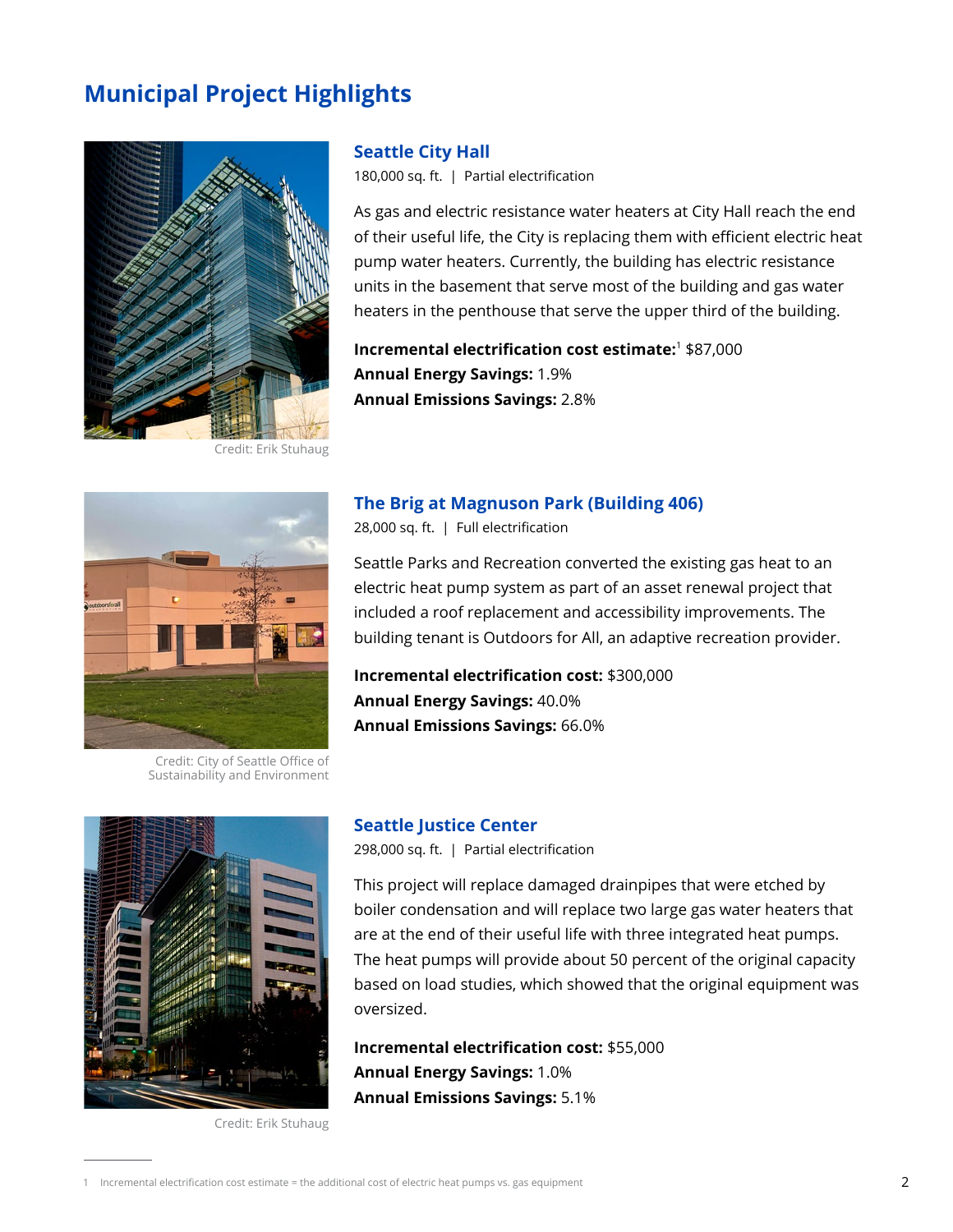### **Tracking Progress**

#### **Phase 1 of the Municipal Buildings Electrification Strategy is on track with these projects:**

- Full electrification of The Brig at Magnuson Park
- Replacing gas water heaters with electric heat pumps at five fire stations
- Converting the energy intensive gear-drying room at Fire Station 17 to a more efficient, all-electric system
- Full electrification of the Capitol Hill and Broadview libraries
- Full electrification of Seattle Public Utilities' Tunnel Effluent Pump Station in Ballard
- Partial electrification of the Yesler Community Center, Seattle City Hall, and Seattle Justice Center

### **Lessons Learned: Electrification Strategy Tips**

### **Asset Management Planning**



**Energy Load Reduction:** Planning energy efficiency projects with a goal of right-sizing future electric equipment can reduce or eliminate the need to increase the electric service capacity.



**Plan Before Failure:** Don't wait until gas equipment fails to begin electrifying. Begin your system design well before equipment is at the end of its useful life so that it's not a cost or technical barrier when a replacement is needed. Seattle Energy Code requires heat pumps when most space and water heating equipment is replaced.



**Leverage Existing Projects:** For example, the Greenlake Library electrification plan was incorporated into existing plans for seismic upgrades for earthquake protection and improved ADA access. Roofing projects are a prime opportunity to upgrade insulation that will help reduce energy loads and right-size future electric systems.

### **Equipment Type**



**Heating and Cooling (HVAC):** The easiest baseline HVAC equipment to electrify is a Packaged Gas Roof Top Unit (RTU) with cooling, or "gas packs." These systems provide heat via gas and provide cooling via electricity, and are common in smaller offices, warehouses, and retail spaces. In most cases, they can be replaced with an all-electric heat pump RTU, which has integrated heat recovery, without increasing electric service capacity.



**Domestic Water Heating (DHW):** For smaller DHW needs, the City has replaced gas-fired units with "integrated" heat pump water heaters in buildings such as fire stations. Integrated DHW heat pumps include the heat pump, storage tank, and electric back-up all in one unit, and are similar to "hybrid" heat pumps.

| $(\checkmark)$ Projects Completed |  |
|-----------------------------------|--|
| ( ) Projects In Progress          |  |